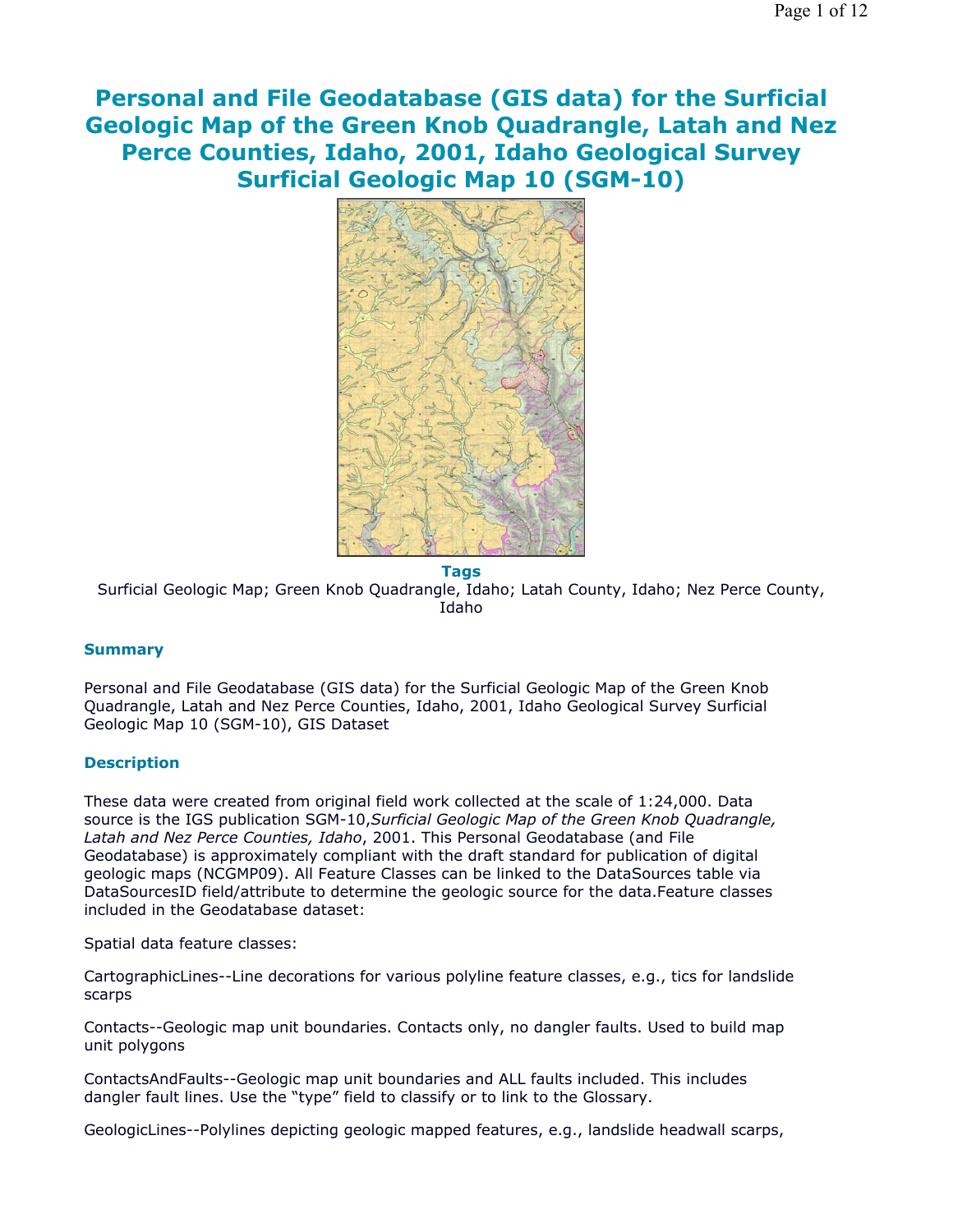terrace scarps, or avalanche trace.

MapUnitCentroids--Map unit polygon annotations (Labels)

MapUnitPolygons--Geologic map unit polygons. These are the main feature of this dataset. Descriptions for these units can be found in the DescriptionOfMapUnits feature class/table.

PATTGRND OverLayBdys—Boundary polylines of areas of patterened ground.

PATTGRND\_OverLayCentroids—Center point of polygon areas of patterened ground.

PATTGRND OverLayPolys—Polygons depicting areas of patterened ground.

Non Spatial data tables:

DescriptionOfMapUnits--Table with map unit descriptions. Use MapUnit field to link to MapUnitPolygons.

Glossary--Look up table with explanations for geologic features found in all spatial classes. For example, moraine crest: Definition--glacial moraine ridge crest. Features in feature classes can be linked to Glossary via "Type" in feature class to "IGSGeoType" in Glossary.

DataSources--Sources of geologic mapping. Link via DataSourceID in feature class to DataSources ID in Sources.

DataDictionary—Listing and information about fields in most Feature Classes and tables.

# **Credits**

Science data credit: Kurt L. Othberg, Roy M. Breckenridge, and Daniel W. Weisz GIS credit: Loudon R. Stanford, William R. Schuster, and Jane S. Freed GIS contact: Linda Tedrow

# **Use limitations**

Geologic map data intended for non-site-specific use. These data were compiled from 1:24,000 geologic mapping and should not be used at larger scales, e.g., 1:12,000. Use the DataSources table and the DataSourceID in each Feature Class (but especially the ContactsAndFaults FeatureClass/Layer) to determine original intended scale.

The Idaho Geological Survey does not guarantee this map or digital data to be free of errors nor assume liability for interpretations made from this map or digital data, or decisions based thereon.

## **Extent**

|              | <b>West</b> $-116.875$ | East | $-116.625$ |
|--------------|------------------------|------|------------|
| <b>North</b> | 46.625 <b>South</b>    |      | 46.5       |

**Scale Range Maximum (zoomed in)** 1:5,000 **Minimum (zoomed out)** 1:150,000,000

# **ArcGIS Metadata ►**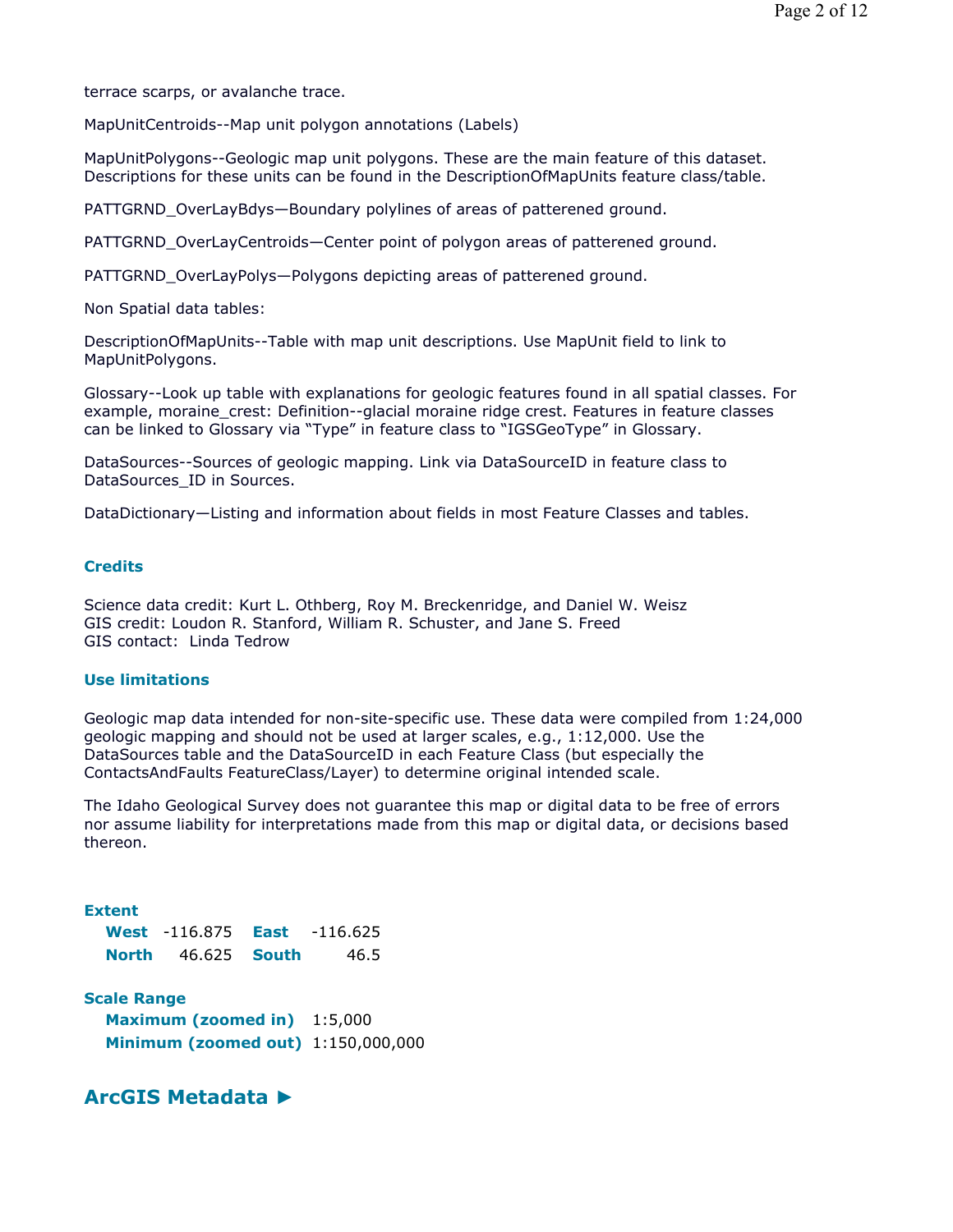# **Topics and Keywords ►**

THEMES OR CATEGORIES OF THE RESOURCE environment, geoscientificInformation, structure

THEME KEYWORDS Latah County, Idaho; Nez Perce County, Idaho; Surficial Geologic Map; Green Knob Quadrangle;

*Hide Topics and Keywords ▲*

# **Citation ►**

TITLE Personal and File Geodatabase (GIS data) for the Surficial Geologic Map of the Green Knob Quadrangle, Latah and Nez Perce Counties, Idaho, 2001, Idaho Geological Survey Surficial Geologic Map 10 (SGM-10) PUBLICATION DATE 2018-02-09 00:00:00

**SERIES** 

NAME Idaho Geological Survey Surficial Geologic Map ISSUE 10

*Hide Citation ▲*

# **Citation Contacts ►**

RESPONSIBLE PARTY INDIVIDUAL'S NAME Idaho Geological Survey CONTACT'S ROLE originator

*Hide Citation Contacts ▲*

# **Resource Details ►**

DATASET CHARACTER SET utf8 - 8 bit UCS Transfer Format

STATUS completed

### **CREDITS**

Science data credit: Kurt L. Othberg, Roy M. Breckenridge, and Daniel W. Weisz GIS credit: Loudon R. Stanford, William R. Schuster, and Jane S. Freed GIS contact: Linda Tedrow

## ARCGIS ITEM PROPERTIES

**\*** LOCATION file://\\igsrift\shared\DATABASE\_MAPS\GEOLOGY\_tile\_project\Surficial\GreenKnob\_SGM-10 \GIS\_NCGMP09\Round\_4\GreenKnob-SGM\_10\GreenKnob\_SGM-10.mdb **\*** ACCESS PROTOCOL Local Area Network

*Hide Resource Details ▲*

# **Extents ►**

EXTENT GEOGRAPHIC EXTENT BOUNDING RECTANGLE EXTENT TYPE Extent used for searching WEST LONGITUDE -116.875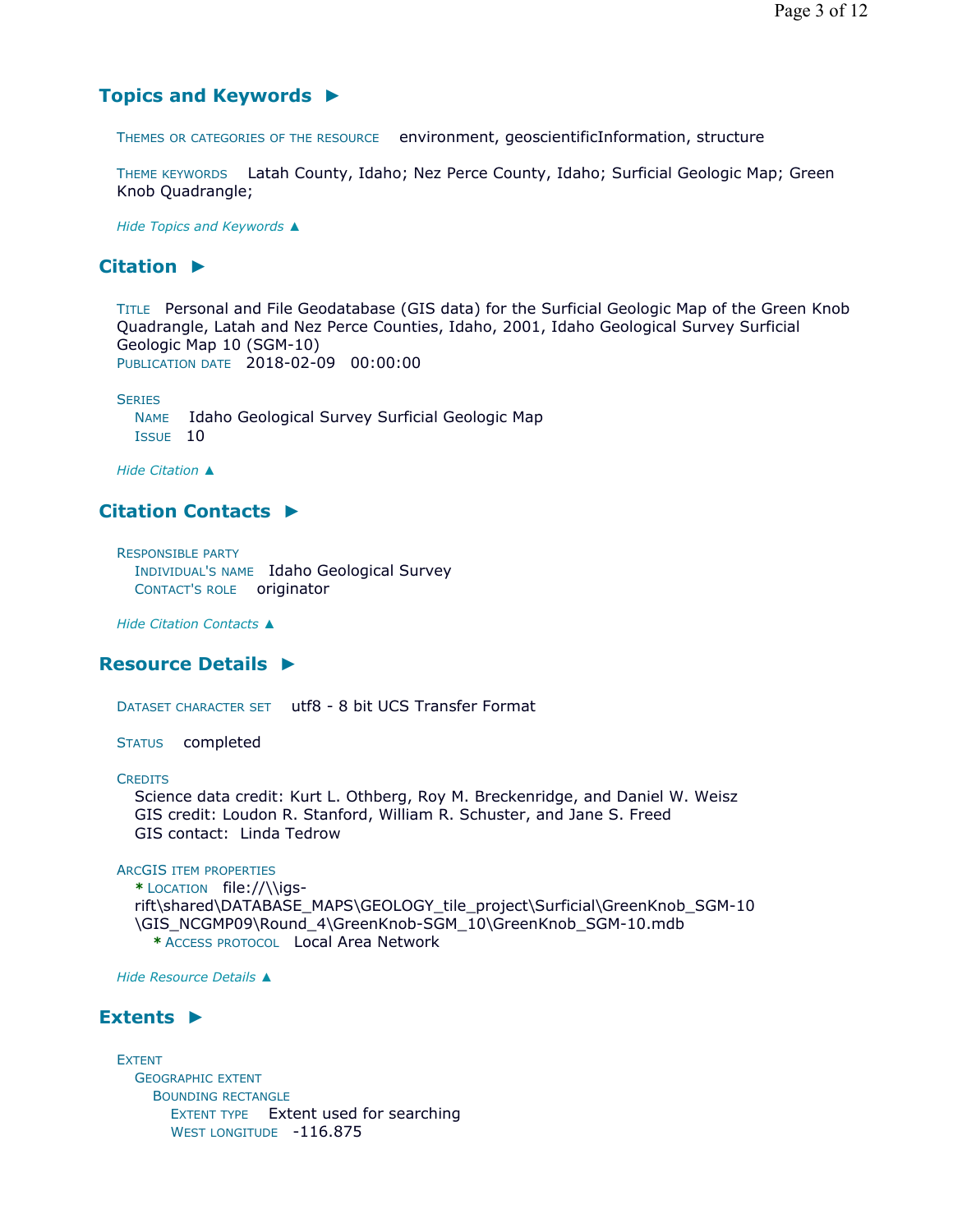EAST LONGITUDE -116.625 NORTH LATITUDE 46.625 SOUTH LATITUDE 46.5

*Hide Extents ▲*

# **Resource Points of Contact ►**

POINT OF CONTACT INDIVIDUAL'S NAME Idaho Geological Survey CONTACT'S ROLE originator

*Hide Resource Points of Contact ▲*

# **Resource Maintenance ►**

RESOURCE MAINTENANCE UPDATE FREQUENCY as needed

*Hide Resource Maintenance ▲*

# **Resource Constraints ►**

## **CONSTRAINTS**

LIMITATIONS OF USE

Geologic map data intended for non-site-specific use. These data were compiled from 1:24,000 geologic mapping and should not be used at larger scales, e.g., 1:12,000. Use the DataSources table and the DataSourceID in each Feature Class (but especially the ContactsAndFaults FeatureClass/Layer) to determine original intended scale.

The Idaho Geological Survey does not guarantee this map or digital data to be free of errors nor assume liability for interpretations made from this map or digital data, or decisions based thereon.

*Hide Resource Constraints ▲*

# **Data Quality ►**

## DATA QUALITY REPORT - CONCEPTUAL CONSISTENCY ►

## MEASURE DESCRIPTION

Horizontal accuracy is difficult to quantify in geologic mapping of this type. User should use original map scale (linked to DataSources table in this data set via "DataSource\_ID" to determine relative accuracy of groups of map objects in the data set. ---EXAMPLE OF DETERMINING H ACCURACY: 1:24k map objects in the data set have a placement haccuracy =  $> 80(+/-)$  feet (.04 inch x 2000 ft/inch @1:24,000) for a CERTAIN line type. Accuracy is proportionally less for smaller scales and even less for other line types (see "AuthorConfidence" field in each data layer/feature class). Map data used in compilation was visually compared to original for horizontal accuracy.

#### EVALUATION METHOD

Geologic map data are visually checked against original map data for completeness. Accuracy is determined by at least two factors: quality of capture (digitizing) consistency and the quality of the original geology. The quality of the original geology is by far the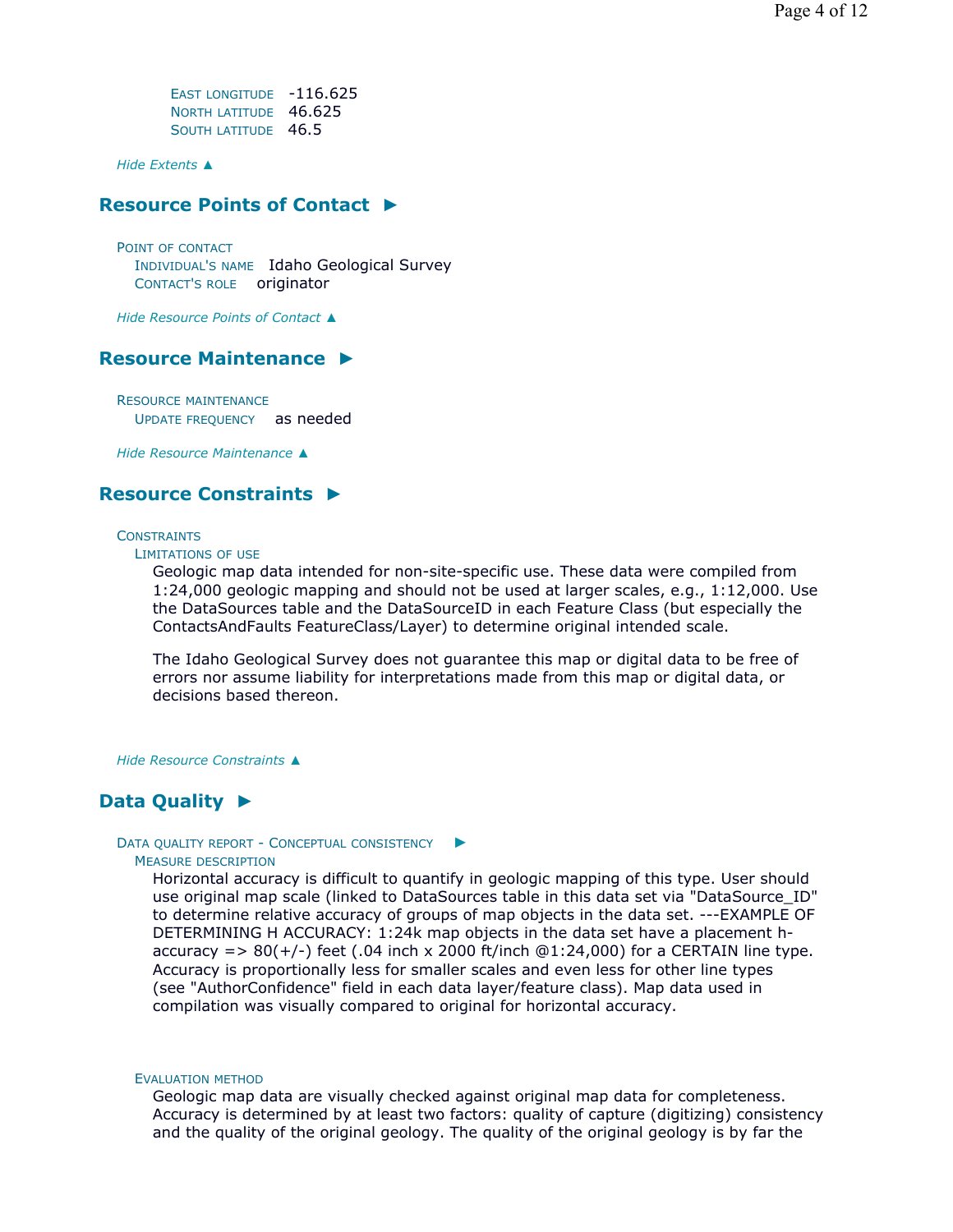most important for determining the quality of attribute accuracy.

*Hide Data quality report - Conceptual consistency ▲*

#### *Hide Data Quality ▲*

# **Geoprocessing history ►**

## **PROCESS**

```
PROCESS NAME
DATE 2017-12-16 11:57:52 
TOOL LOCATION c:\program files (x86)\arcgis\desktop10.3\ArcToolbox\Toolboxes\Data 
Management Tools.tbx\CreatePersonalGDB 
COMMAND ISSUED
  CreatePersonalGDB 
  W:\DATABASE_MAPS\GEOLOGY_tile_project\Surficial\GreenKnob_SGM-10\GIS_NCGMP09
  \Round_4 /GreenKnobSurf_pGDB CURRENT
```
INCLUDE IN LINEAGE WHEN EXPORTING METADATA NO

## **PROCESS**

PROCESS NAME DATE 2017-12-16 11:58:10 TOOL LOCATION c:\program files (x86)\arcgis\desktop10.3\ArcToolbox\Toolboxes\Conversion Tools.tbx\FeatureClassToGeodatabase

COMMAND ISSUED

```
FeatureClassToGeodatabase 
W:\DATABASE_MAPS\GEOLOGY_tile_project\Surficial\GreenKnob_SGM-10\GIS_NCGMP09
\Round_4/MapUnitPolys.SHP 
W:\DATABASE_MAPS\GEOLOGY_tile_project\Surficial\GreenKnob_SGM-10\GIS_NCGMP09
\Round_4/GreenKnobSurf_pGDB.mdb
```
INCLUDE IN LINEAGE WHEN EXPORTING METADATA NO

#### **PROCESS**

```
PROCESS NAME
DATE 2017-12-16 11:58:12 
TOOL LOCATION c:\program files (x86)\arcgis\desktop10.3\ArcToolbox\Toolboxes\Conversion 
Tools.tbx\FeatureClassToGeodatabase 
COMMAND ISSUED
  FeatureClassToGeodatabase 
  W:\DATABASE_MAPS\GEOLOGY_tile_project\Surficial\GreenKnob_SGM-10\GIS_NCGMP09
  \Round_4/Contacts.shp 
  W:\DATABASE_MAPS\GEOLOGY_tile_project\Surficial\GreenKnob_SGM-10\GIS_NCGMP09
  \Round_4/GreenKnobSurf_pGDB.mdb
```
INCLUDE IN LINEAGE WHEN EXPORTING METADATA NO

#### **PROCESS**

PROCESS NAME DATE 2017-12-16 11:58:13 TOOL LOCATION c:\program files (x86)\arcgis\desktop10.3\ArcToolbox\Toolboxes\Conversion Tools.tbx\FeatureClassToGeodatabase COMMAND ISSUED FeatureClassToGeodatabase W:\DATABASE\_MAPS\GEOLOGY\_tile\_project\Surficial\GreenKnob\_SGM-10\GIS\_NCGMP09 \Round\_4/OrientationPoints.SHP W:\DATABASE\_MAPS\GEOLOGY\_tile\_project\Surficial\GreenKnob\_SGM-10\GIS\_NCGMP09 \Round\_4/GreenKnobSurf\_pGDB.mdb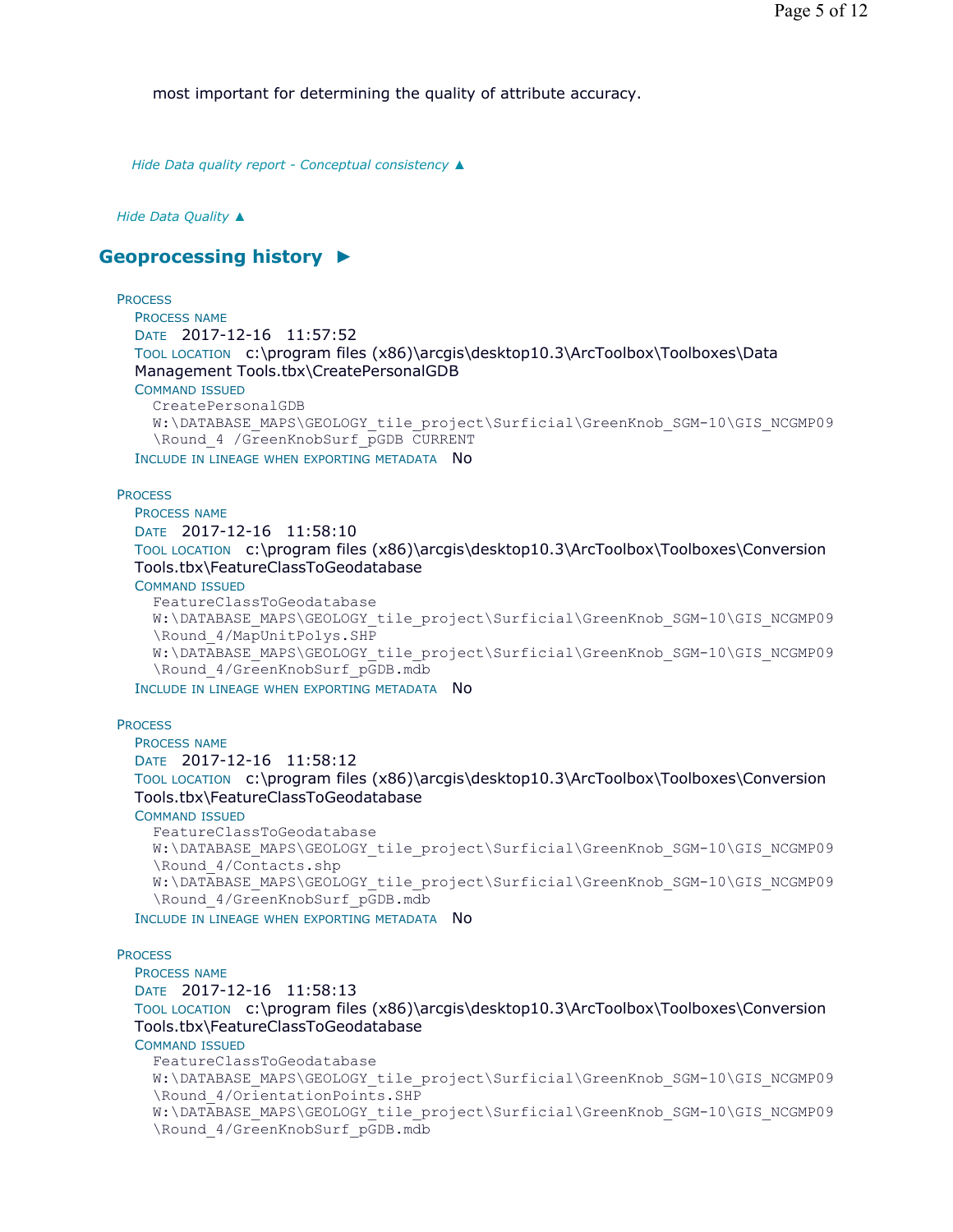INCLUDE IN LINEAGE WHEN EXPORTING METADATA NO

**PROCESS** 

PROCESS NAME DATE 2017-12-16 11:58:15 TOOL LOCATION c:\program files (x86)\arcgis\desktop10.3\ArcToolbox\Toolboxes\Conversion Tools.tbx\FeatureClassToGeodatabase COMMAND ISSUED FeatureClassToGeodatabase W:\DATABASE\_MAPS\GEOLOGY\_tile\_project\Surficial\GreenKnob\_SGM-10\GIS\_NCGMP09 \Round\_4/Faults.shp W:\DATABASE\_MAPS\GEOLOGY\_tile\_project\Surficial\GreenKnob\_SGM-10\GIS\_NCGMP09 \Round\_4/GreenKnobSurf\_pGDB.mdb

INCLUDE IN LINEAGE WHEN EXPORTING METADATA NO

### **PROCESS**

PROCESS NAME

DATE 2017-12-16 11:58:17

TOOL LOCATION c:\program files (x86)\arcgis\desktop10.3\ArcToolbox\Toolboxes\Conversion Tools.tbx\FeatureClassToGeodatabase

COMMAND ISSUED

```
FeatureClassToGeodatabase 
  W:\DATABASE_MAPS\GEOLOGY_tile_project\Surficial\GreenKnob_SGM-10\GIS_NCGMP09
  \Round_4/GeologicPoints.SHP 
  W:\DATABASE_MAPS\GEOLOGY_tile_project\Surficial\GreenKnob_SGM-10\GIS_NCGMP09
  \Round_4/GreenKnobSurf_pGDB.mdb
INCLUDE IN LINEAGE WHEN EXPORTING METADATA NO
```
**PROCESS** 

PROCESS NAME

```
DATE 2017-12-16 11:58:18
```
TOOL LOCATION c:\program files (x86)\arcgis\desktop10.3\ArcToolbox\Toolboxes\Conversion Tools.tbx\FeatureClassToGeodatabase

COMMAND ISSUED

FeatureClassToGeodatabase W:\DATABASE\_MAPS\GEOLOGY\_tile\_project\Surficial\GreenKnob\_SGM-10\GIS\_NCGMP09 \Round\_4/Dikes.shp W:\DATABASE\_MAPS\GEOLOGY\_tile\_project\Surficial\GreenKnob\_SGM-10\GIS\_NCGMP09 \Round\_4/GreenKnobSurf\_pGDB.mdb INCLUDE IN LINEAGE WHEN EXPORTING METADATA NO

**PROCESS** 

PROCESS NAME DATE 2017-12-16 11:58:20

TOOL LOCATION c:\program files (x86)\arcgis\desktop10.3\ArcToolbox\Toolboxes\Conversion Tools.tbx\FeatureClassToGeodatabase

COMMAND ISSUED

```
FeatureClassToGeodatabase 
W:\DATABASE_MAPS\GEOLOGY_tile_project\Surficial\GreenKnob_SGM-10\GIS_NCGMP09
\Round_4/GeologicLines.SHP 
W:\DATABASE_MAPS\GEOLOGY_tile_project\Surficial\GreenKnob_SGM-10\GIS_NCGMP09
\Round_4/GreenKnobSurf_pGDB.mdb
```
INCLUDE IN LINEAGE WHEN EXPORTING METADATA NO

**PROCESS** 

PROCESS NAME DATE 2017-12-16 11:58:22 TOOL LOCATION c:\program files (x86)\arcgis\desktop10.3\ArcToolbox\Toolboxes\Conversion Tools.tbx\FeatureClassToGeodatabase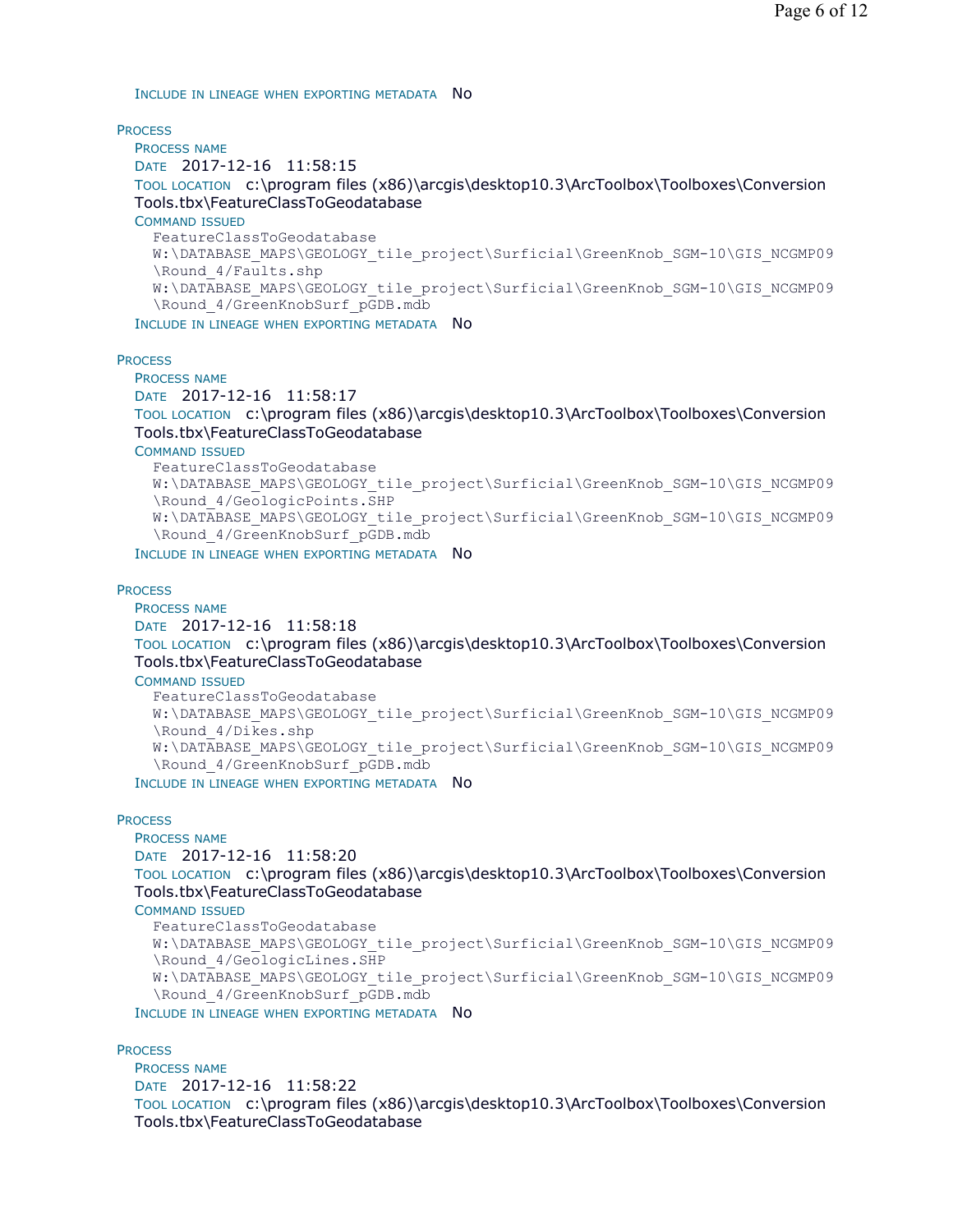## COMMAND ISSUED

```
FeatureClassToGeodatabase 
W:\DATABASE_MAPS\GEOLOGY_tile_project\Surficial\GreenKnob_SGM-10\GIS_NCGMP09
\Round_4/CartographicLines.SHP 
W:\DATABASE_MAPS\GEOLOGY_tile_project\Surficial\GreenKnob_SGM-10\GIS_NCGMP09
\Round_4/GreenKnobSurf_pGDB.mdb
```
INCLUDE IN LINEAGE WHEN EXPORTING METADATA NO

#### **PROCESS**

PROCESS NAME DATE 2017-12-16 11:58:24

TOOL LOCATION c:\program files (x86)\arcgis\desktop10.3\ArcToolbox\Toolboxes\Conversion Tools.tbx\FeatureClassToGeodatabase

## COMMAND ISSUED

FeatureClassToGeodatabase W:\DATABASE\_MAPS\GEOLOGY\_tile\_project\Surficial\GreenKnob\_SGM-10\GIS\_NCGMP09 \Round\_4/ContactsAndFaults.SHP W:\DATABASE\_MAPS\GEOLOGY\_tile\_project\Surficial\GreenKnob\_SGM-10\GIS\_NCGMP09 \Round\_4/GreenKnobSurf\_pGDB.mdb

INCLUDE IN LINEAGE WHEN EXPORTING METADATA NO

#### **PROCESS**

PROCESS NAME

DATE 2017-12-16 11:58:26

TOOL LOCATION c:\program files (x86)\arcgis\desktop10.3\ArcToolbox\Toolboxes\Conversion Tools.tbx\FeatureClassToGeodatabase

COMMAND ISSUED

```
FeatureClassToGeodatabase 
W:\DATABASE_MAPS\GEOLOGY_tile_project\Surficial\GreenKnob_SGM-10\GIS_NCGMP09
\Round_4/PATTGRND_MapUnitPolys.SHP 
W:\DATABASE_MAPS\GEOLOGY_tile_project\Surficial\GreenKnob_SGM-10\GIS_NCGMP09
\Round_4/GreenKnobSurf_pGDB.mdb
```
INCLUDE IN LINEAGE WHEN EXPORTING METADATA NO

### **PROCESS**

PROCESS NAME DATE 2017-12-16 11:58:27 TOOL LOCATION c:\program files (x86)\arcgis\desktop10.3\ArcToolbox\Toolboxes\Conversion Tools.tbx\FeatureClassToGeodatabase

COMMAND ISSUED

FeatureClassToGeodatabase W:\DATABASE\_MAPS\GEOLOGY\_tile\_project\Surficial\GreenKnob\_SGM-10\GIS\_NCGMP09 \Round\_4/PATTGRND\_Bdys.SHP W:\DATABASE\_MAPS\GEOLOGY\_tile\_project\Surficial\GreenKnob\_SGM-10\GIS\_NCGMP09 \Round\_4/GreenKnobSurf\_pGDB.mdb

INCLUDE IN LINEAGE WHEN EXPORTING METADATA NO

## **PROCESS**

PROCESS NAME

DATE 2017-12-16 11:58:39

TOOL LOCATION c:\program files (x86)\arcgis\desktop10.3\ArcToolbox\Toolboxes\Conversion Tools.tbx\TableToGeodatabase

## COMMAND ISSUED

TableToGeodatabase W:\DATABASE\_MAPS\GEOLOGY\_tile\_project\Surficial\GreenKnob\_SGM-10\GIS\_NCGMP09 \Round\_4/attributes-GDB.mdb/C W:\DATABASE\_MAPS\GEOLOGY\_tile\_project\Surficial\GreenKnob\_SGM-10\GIS\_NCGMP09 \Round\_4/GreenKnobSurf\_pGDB.mdb

INCLUDE IN LINEAGE WHEN EXPORTING METADATA NO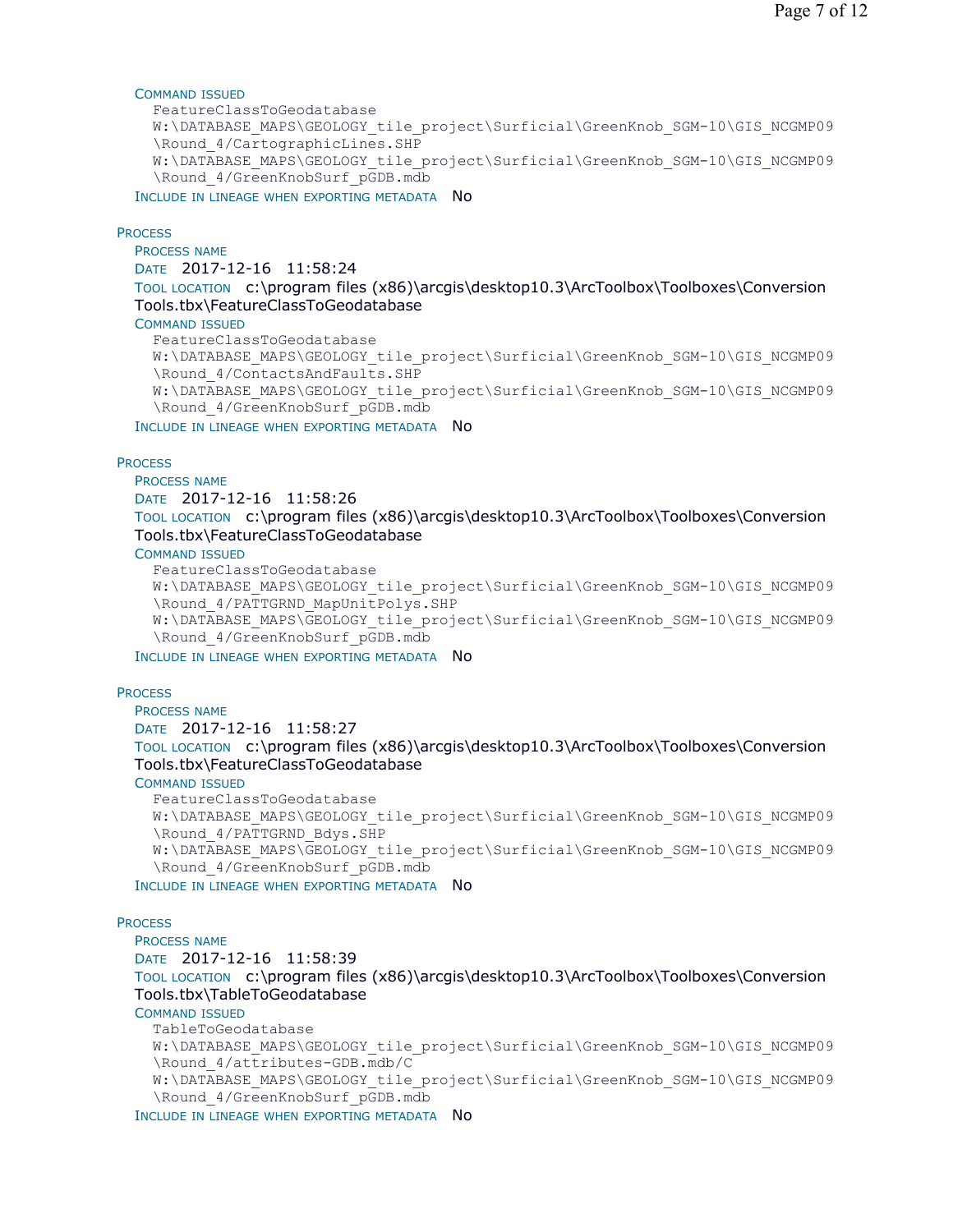**PROCESS** PROCESS NAME DATE 2017-12-16 11:58:40 TOOL LOCATION c:\program files (x86)\arcgis\desktop10.3\ArcToolbox\Toolboxes\Conversion Tools.tbx\TableToGeodatabase COMMAND ISSUED TableToGeodatabase W:\DATABASE\_MAPS\GEOLOGY\_tile\_project\Surficial\GreenKnob\_SGM-10\GIS\_NCGMP09 \Round\_4/attributes-GDB.mdb/CAF W:\DATABASE\_MAPS\GEOLOGY\_tile\_project\Surficial\GreenKnob\_SGM-10\GIS\_NCGMP09 \Round\_4/GreenKnobSurf\_pGDB.mdb INCLUDE IN LINEAGE WHEN EXPORTING METADATA NO

**PROCESS** 

PROCESS NAME DATE 2017-12-16 11:58:42 TOOL LOCATION c:\program files (x86)\arcgis\desktop10.3\ArcToolbox\Toolboxes\Conversion Tools.tbx\TableToGeodatabase COMMAND ISSUED TableToGeodatabase W:\DATABASE\_MAPS\GEOLOGY\_tile\_project\Surficial\GreenKnob\_SGM-10\GIS\_NCGMP09 \Round\_4/attributes-GDB.mdb/CL

W:\DATABASE\_MAPS\GEOLOGY\_tile\_project\Surficial\GreenKnob\_SGM-10\GIS\_NCGMP09 \Round\_4/GreenKnobSurf\_pGDB.mdb

INCLUDE IN LINEAGE WHEN EXPORTING METADATA NO

### **PROCESS**

PROCESS NAME DATE 2017-12-16 11:58:43 TOOL LOCATION c:\program files (x86)\arcgis\desktop10.3\ArcToolbox\Toolboxes\Conversion Tools.tbx\TableToGeodatabase

COMMAND ISSUED

TableToGeodatabase W:\DATABASE\_MAPS\GEOLOGY\_tile\_project\Surficial\GreenKnob\_SGM-10\GIS\_NCGMP09 \Round\_4/attributes-GDB.mdb/D W:\DATABASE\_MAPS\GEOLOGY\_tile\_project\Surficial\GreenKnob\_SGM-10\GIS\_NCGMP09 \Round\_4/GreenKnobSurf\_pGDB.mdb

INCLUDE IN LINEAGE WHEN EXPORTING METADATA NO

**PROCESS** 

PROCESS NAME DATE 2017-12-16 11:58:44 TOOL LOCATION c:\program files (x86)\arcgis\desktop10.3\ArcToolbox\Toolboxes\Conversion Tools.tbx\TableToGeodatabase

COMMAND ISSUED

TableToGeodatabase W:\DATABASE\_MAPS\GEOLOGY\_tile\_project\Surficial\GreenKnob\_SGM-10\GIS\_NCGMP09 \Round\_4/attributes-GDB.mdb/F W:\DATABASE\_MAPS\GEOLOGY\_tile\_project\Surficial\GreenKnob\_SGM-10\GIS\_NCGMP09 \Round\_4/GreenKnobSurf\_pGDB.mdb INCLUDE IN LINEAGE WHEN EXPORTING METADATA NO

**PROCESS** 

PROCESS NAME DATE 2017-12-16 11:58:46 TOOL LOCATION c:\program files (x86)\arcgis\desktop10.3\ArcToolbox\Toolboxes\Conversion Tools.tbx\TableToGeodatabase COMMAND ISSUED TableToGeodatabase

W:\DATABASE\_MAPS\GEOLOGY\_tile\_project\Surficial\GreenKnob\_SGM-10\GIS\_NCGMP09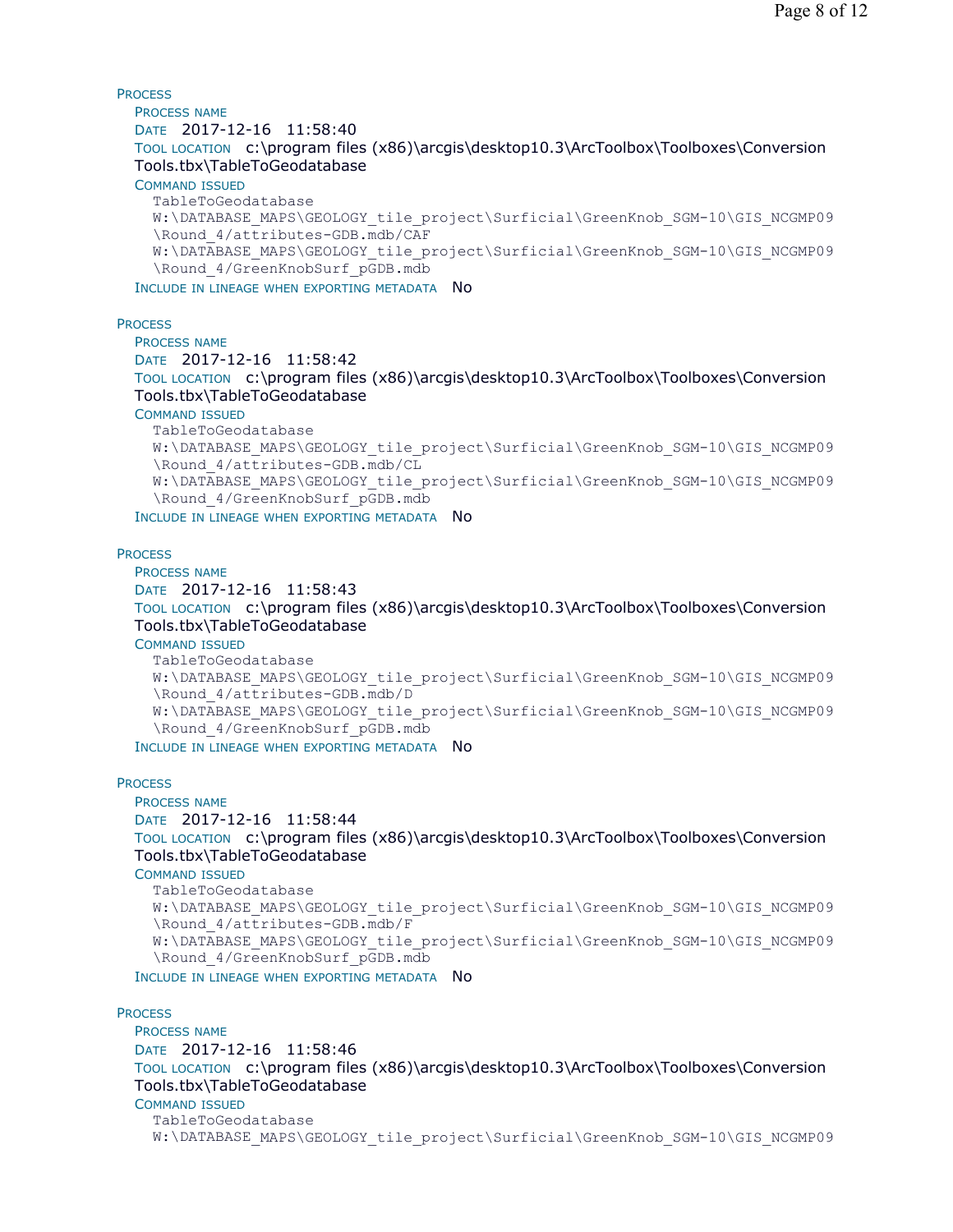```
\Round_4/attributes-GDB.mdb/GL 
  W:\DATABASE_MAPS\GEOLOGY_tile_project\Surficial\GreenKnob_SGM-10\GIS_NCGMP09
  \Round_4/GreenKnobSurf_pGDB.mdb
INCLUDE IN LINEAGE WHEN EXPORTING METADATA NO
```
### **PROCESS**

```
PROCESS NAME
DATE 2017-12-16 11:58:47 
TOOL LOCATION c:\program files (x86)\arcgis\desktop10.3\ArcToolbox\Toolboxes\Conversion 
Tools.tbx\TableToGeodatabase 
COMMAND ISSUED
  TableToGeodatabase 
  W:\DATABASE_MAPS\GEOLOGY_tile_project\Surficial\GreenKnob_SGM-10\GIS_NCGMP09
  \Round_4/attributes-GDB.mdb/GP 
  W:\DATABASE_MAPS\GEOLOGY_tile_project\Surficial\GreenKnob_SGM-10\GIS_NCGMP09
  \Round_4/GreenKnobSurf_pGDB.mdb
INCLUDE IN LINEAGE WHEN EXPORTING METADATA NO
```
#### **PROCESS**

PROCESS NAME

DATE 2017-12-16 11:58:48

TOOL LOCATION c:\program files (x86)\arcgis\desktop10.3\ArcToolbox\Toolboxes\Conversion Tools.tbx\TableToGeodatabase

COMMAND ISSUED

```
TableToGeodatabase 
 W:\DATABASE_MAPS\GEOLOGY_tile_project\Surficial\GreenKnob_SGM-10\GIS_NCGMP09
  \Round_4/attributes-GDB.mdb/MUP 
 W:\DATABASE_MAPS\GEOLOGY_tile_project\Surficial\GreenKnob_SGM-10\GIS_NCGMP09
  \Round_4/GreenKnobSurf_pGDB.mdb
INCLUDE IN LINEAGE WHEN EXPORTING METADATA NO
```
### **PROCESS**

PROCESS NAME

DATE 2017-12-16 11:58:50

TOOL LOCATION c:\program files (x86)\arcgis\desktop10.3\ArcToolbox\Toolboxes\Conversion Tools.tbx\TableToGeodatabase

COMMAND ISSUED

TableToGeodatabase W:\DATABASE\_MAPS\GEOLOGY\_tile\_project\Surficial\GreenKnob\_SGM-10\GIS\_NCGMP09 \Round\_4/attributes-GDB.mdb/OP W:\DATABASE\_MAPS\GEOLOGY\_tile\_project\Surficial\GreenKnob\_SGM-10\GIS\_NCGMP09 \Round\_4/GreenKnobSurf\_pGDB.mdb

INCLUDE IN LINEAGE WHEN EXPORTING METADATA NO

## **PROCESS**

PROCESS NAME DATE 2017-12-16 11:58:51 TOOL LOCATION c:\program files (x86)\arcgis\desktop10.3\ArcToolbox\Toolboxes\Conversion Tools.tbx\TableToGeodatabase COMMAND ISSUED TableToGeodatabase

W:\DATABASE\_MAPS\GEOLOGY\_tile\_project\Surficial\GreenKnob\_SGM-10\GIS\_NCGMP09 \Round\_4/attributes-GDB.mdb/OverlayUnitContacts\_PATTGRND W:\DATABASE\_MAPS\GEOLOGY\_tile\_project\Surficial\GreenKnob\_SGM-10\GIS\_NCGMP09 \Round\_4/GreenKnobSurf\_pGDB.mdb INCLUDE IN LINEAGE WHEN EXPORTING METADATA NO

**PROCESS** 

PROCESS NAME DATE 2017-12-16 11:58:52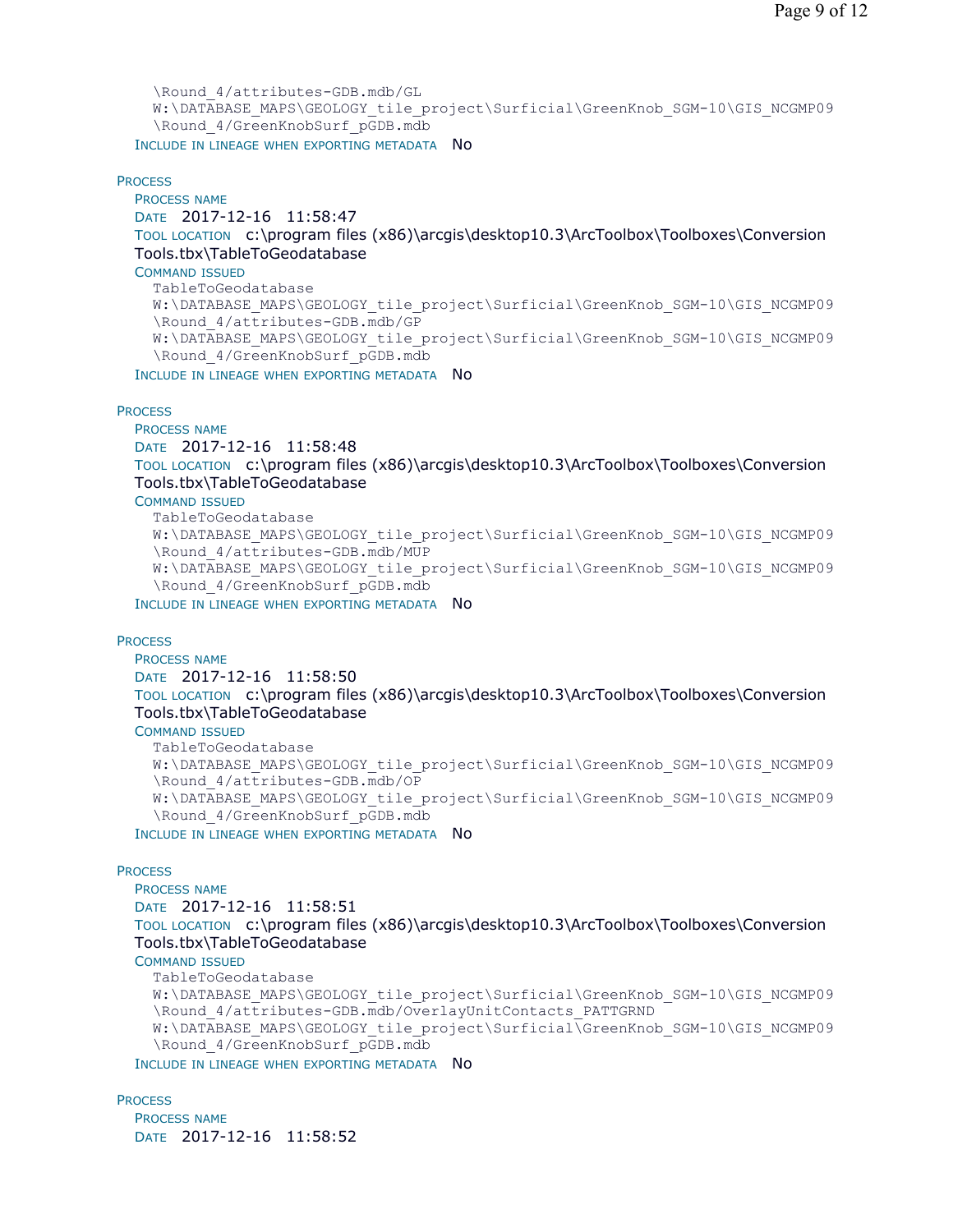# TOOL LOCATION c:\program files (x86)\arcgis\desktop10.3\ArcToolbox\Toolboxes\Conversion Tools.tbx\TableToGeodatabase

### COMMAND ISSUED

TableToGeodatabase

```
W:\DATABASE_MAPS\GEOLOGY_tile_project\Surficial\GreenKnob_SGM-10\GIS_NCGMP09
\Round_4/attributes-GDB.mdb/OverlayUnitPolygons_PATTGRND 
W:\DATABASE_MAPS\GEOLOGY_tile_project\Surficial\GreenKnob_SGM-10\GIS_NCGMP09
\Round_4/GreenKnobSurf_pGDB.mdb
```
INCLUDE IN LINEAGE WHEN EXPORTING METADATA NO

### **PROCESS**

PROCESS NAME DATE 2017-12-16 11:58:54 TOOL LOCATION c:\program files (x86)\arcgis\desktop10.3\ArcToolbox\Toolboxes\Conversion Tools.tbx\TableToGeodatabase

## COMMAND ISSUED

TableToGeodatabase

W:\DATABASE\_MAPS\GEOLOGY\_tile\_project\Surficial\GreenKnob\_SGM-10\GIS\_NCGMP09 \Round\_4/attributes-GDB.mdb/SOURCESFile W:\DATABASE\_MAPS\GEOLOGY\_tile\_project\Surficial\GreenKnob\_SGM-10\GIS\_NCGMP09

\Round\_4/GreenKnobSurf\_pGDB.mdb

INCLUDE IN LINEAGE WHEN EXPORTING METADATA NO

## **PROCESS**

PROCESS NAME DATE 2017-12-16 11:58:55 TOOL LOCATION c:\program files (x86)\arcgis\desktop10.3\ArcToolbox\Toolboxes\Conversion Tools.tbx\TableToGeodatabase

### COMMAND ISSUED

TableToGeodatabase

```
W:\DATABASE_MAPS\GEOLOGY_tile_project\Surficial\GreenKnob_SGM-10\GIS_NCGMP09
\Round_4/attributes-GDB.mdb/XGLOSSARYNOTFOUND 
W:\DATABASE_MAPS\GEOLOGY_tile_project\Surficial\GreenKnob_SGM-10\GIS_NCGMP09
\Round_4/GreenKnobSurf_pGDB.mdb
```
INCLUDE IN LINEAGE WHEN EXPORTING METADATA NO

## **PROCESS**

PROCESS NAME DATE 2017-12-16 11:58:56 TOOL LOCATION c:\program files (x86)\arcgis\desktop10.3\ArcToolbox\Toolboxes\Conversion Tools.tbx\TableToGeodatabase COMMAND ISSUED TableToGeodatabase

W:\DATABASE\_MAPS\GEOLOGY\_tile\_project\Surficial\GreenKnob\_SGM-10\GIS\_NCGMP09 \Round\_4/attributes-GDB.mdb/XIGSsourceNOTFOUND W:\DATABASE\_MAPS\GEOLOGY\_tile\_project\Surficial\GreenKnob\_SGM-10\GIS\_NCGMP09 \Round\_4/GreenKnobSurf\_pGDB.mdb

INCLUDE IN LINEAGE WHEN EXPORTING METADATA NO

## **PROCESS**

PROCESS NAME DATE 2017-12-16 12:00:51 TOOL LOCATION c:\program files (x86)\arcgis\desktop10.3\ArcToolbox\Toolboxes\Data Management Tools.tbx\Compact COMMAND ISSUED Compact W:\DATABASE\_MAPS\GEOLOGY\_tile\_project\Surficial\GreenKnob\_SGM-10 \GIS\_NCGMP09\Round\_4/GreenKnobSurf\_pGDB.mdb

INCLUDE IN LINEAGE WHEN EXPORTING METADATA NO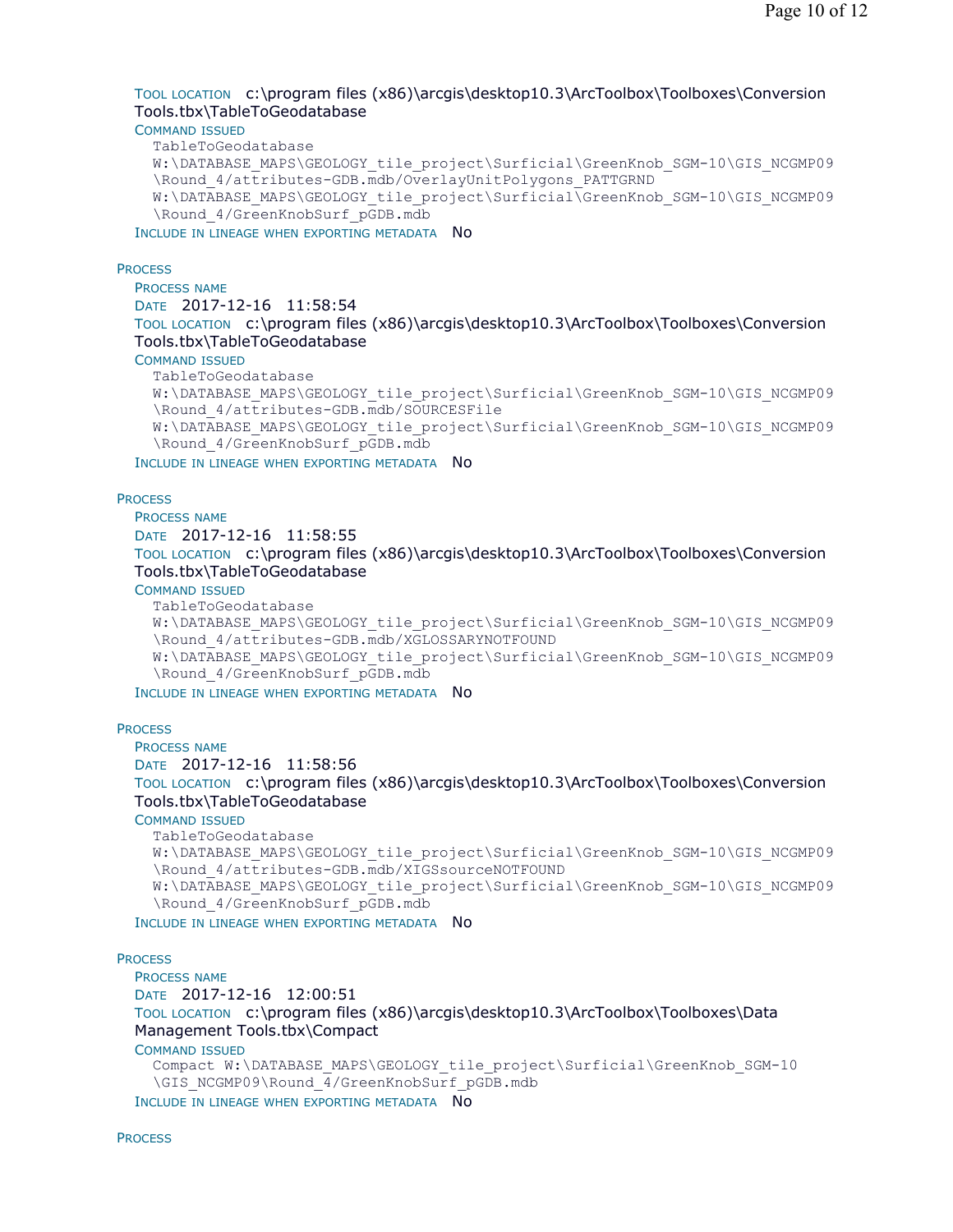Page 11 of 12

PROCESS NAME DATE 2018-01-30 17:22:49 TOOL LOCATION c:\program files (x86)\arcgis\desktop10.3\ArcToolbox\Toolboxes\Data Management Tools.tbx\Copy COMMAND ISSUED Copy W:\DATABASE\_MAPS\GEOLOGY\_tile\_project\Surficial\GreenKnob\_SGM-10 \GIS\_NCGMP09\Round\_4\GreenKnobSurf\_pGDB\_fielddelete.mdb W:\DATABASE\_MAPS\GEOLOGY\_tile\_project\Surficial\GreenKnob\_SGM-10\GIS\_NCGMP09 \Round\_4\GreenKnob\_SGM-10.mdb Workspace INCLUDE IN LINEAGE WHEN EXPORTING METADATA NO

*Hide Geoprocessing history ▲*

# **Distribution ►**

TRANSFER OPTIONS

ONLINE SOURCE

LOCATION http://www.idahogeology.org/PDF/Maps (M)/Surficial Geologic Maps (SGM)/PDF/SGM-10-m.pdf

*Hide Distribution ▲*

# **Fields ►**

OVERVIEW DESCRIPTION ►

ENTITY AND ATTRIBUTE OVERVIEW

See DataDictionary table in this dataset for complete listing of fields and attributes

*Hide Overview Description ▲*

*Hide Fields ▲*

# **Metadata Details ►**

METADATA LANGUAGE English METADATA CHARACTER SET utf8 - 8 bit UCS Transfer Format

SCOPE OF THE DATA DESCRIBED BY THE METADATA dataset

LAST UPDATE 2018-01-31

ARCGIS METADATA PROPERTIES METADATA FORMAT ArcGIS 1.0 METADATA STYLE FGDC CSDGM Metadata STANDARD OR PROFILE USED TO EDIT METADATA FGDC

CREATED IN ARCGIS FOR THE ITEM 2018-01-30 17:35:10 LAST MODIFIED IN ARCGIS FOR THE ITEM 2018-03-05 15:05:31

AUTOMATIC UPDATES HAVE BEEN PERFORMED NO

ITEM LOCATION HISTORY ITEM COPIED OR MOVED 2018-01-30 17:35:10